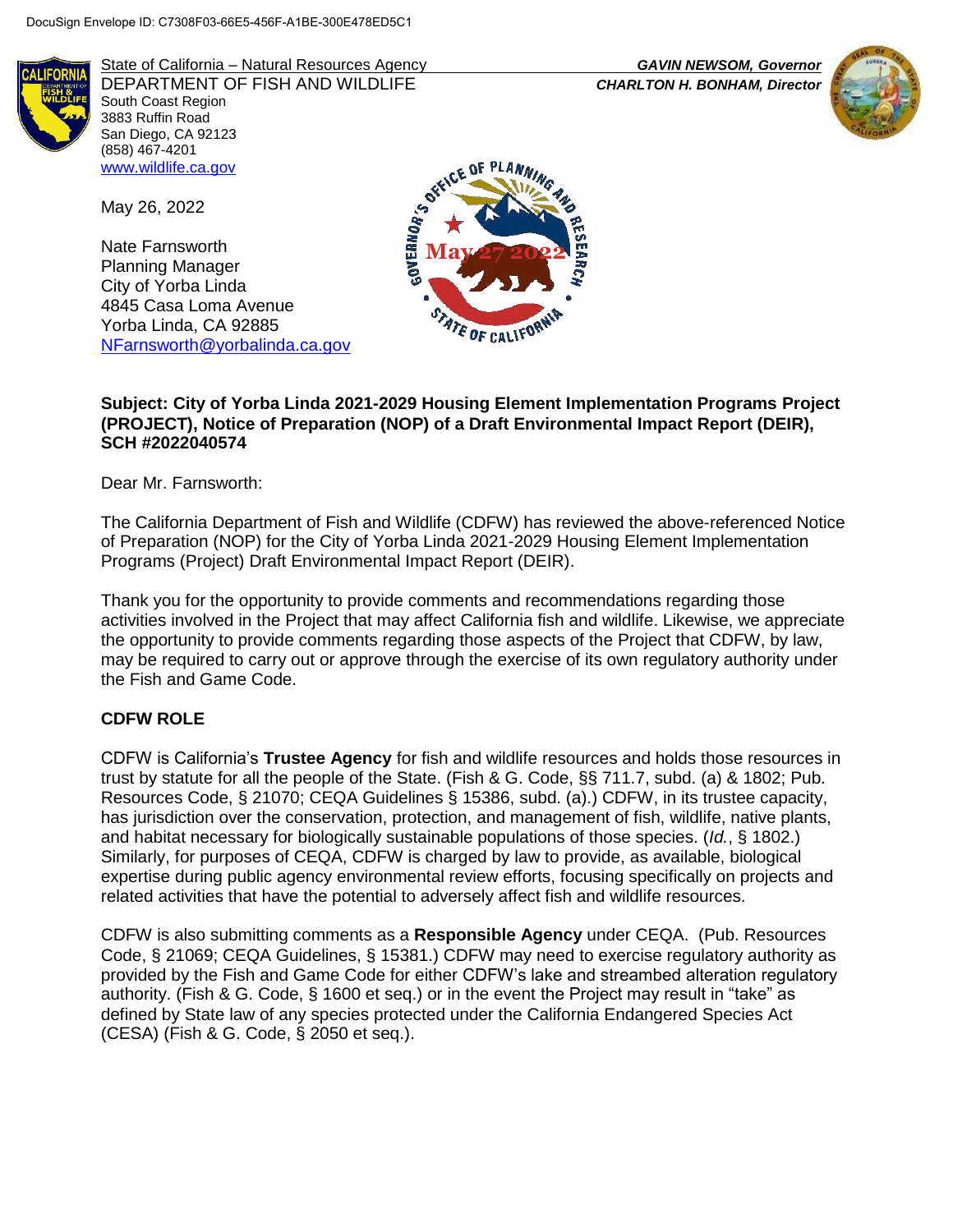Nate Farnsworth, Planning Manager City of Yorba Linda May 26, 2022 Page 2 of 7

# **PROJECT DESCRIPTION SUMMARY**

**Proponent:** City of Yorba Linda (City)

**Objective:** The objective of the Project is to develop local housing programs to meet the City's goal for existing and future housing needs for all income groups per the Southern California Association of Governments' (SCAG) Regional Housing Needs Assessment (SCAG 2022). Primary Project activities include a General Plan Amendment and Amendments to the Zoning Code and Zoning Map, revision of the Land Use Element to update maps consistent with proposed zoning, and revision of the Safety Element to incorporate fire hazard planning. Amendments to the Zoning Code include modification to the text and maps to rezone 27 opportunity sites, including applicable planned development zones, and adoption of housing overlay zones (Affordable Housing Overlay, a Mixed-Use Housing Overlay, and a Congregational Land Overlay). Housing opportunity sites are identified as potential sites for future housing development. These sites are recommended based on several factors: existing land use and feasibility for redevelopment within the planning period; property owner interest; neighborhood compatibility and community context; and an overriding goal to disperse affordable housing opportunities throughout the community. Through rezoning, the City would provide a total of 2,410 additional housing units.

**Location:** The Project encompasses the entire City of Yorba Linda, which is located in northeast portion of Orange County, California. The City is located approximately 38 miles southeast of City of Los Angeles and 12 miles north of City of Santa Ana. It is bounded by the cities of Corona to the east, Brea to the north, Placentia to the west and southwest, and Anaheim to the south. Chino Hills State Park is located to the north.

## **COMMENTS AND RECOMMENDATIONS**

CDFW offers the comments and recommendations below to assist the City in adequately identifying and/or mitigating the Project's significant, or potentially significant, direct and indirect impacts on fish and wildlife (biological) resources. CDFW looks forward to commenting on the DEIR when it is released. CDFW may have additional comments to the DEIR not addressed in this letter.

## **Specific Comments**

## 1) Biological Baseline Assessment

CDFW recommends providing a complete assessment and impact analysis of the native/naturalized vegetation communities, flora, and fauna within and adjacent to the Project area, with emphasis upon identifying endangered, threatened, sensitive, regionally and locally unique species. Impact analysis will aid in determining any direct, indirect, and cumulative biological impacts, as well as specific mitigation or avoidance measures (including provision for buffers between impacts and locations of sensitive species) necessary to avoid, minimize, or mitigate for significant impacts. CDFW recommends avoiding any sensitive natural communities found on or adjacent to the Project. The DEIR should include the following information:

a) Information on the regional setting that is critical to an assessment of environmental impacts, with special emphasis on resources that are rare or unique to the region [CEQA Guidelines, § 15125(c)]. The DEIR should include measures to fully avoid and otherwise protect Sensitive Natural Communities from Project-related impacts. Project implementation may result in impacts to rare or endangered plants or plant communities that have been recorded adjacent to the Project vicinity;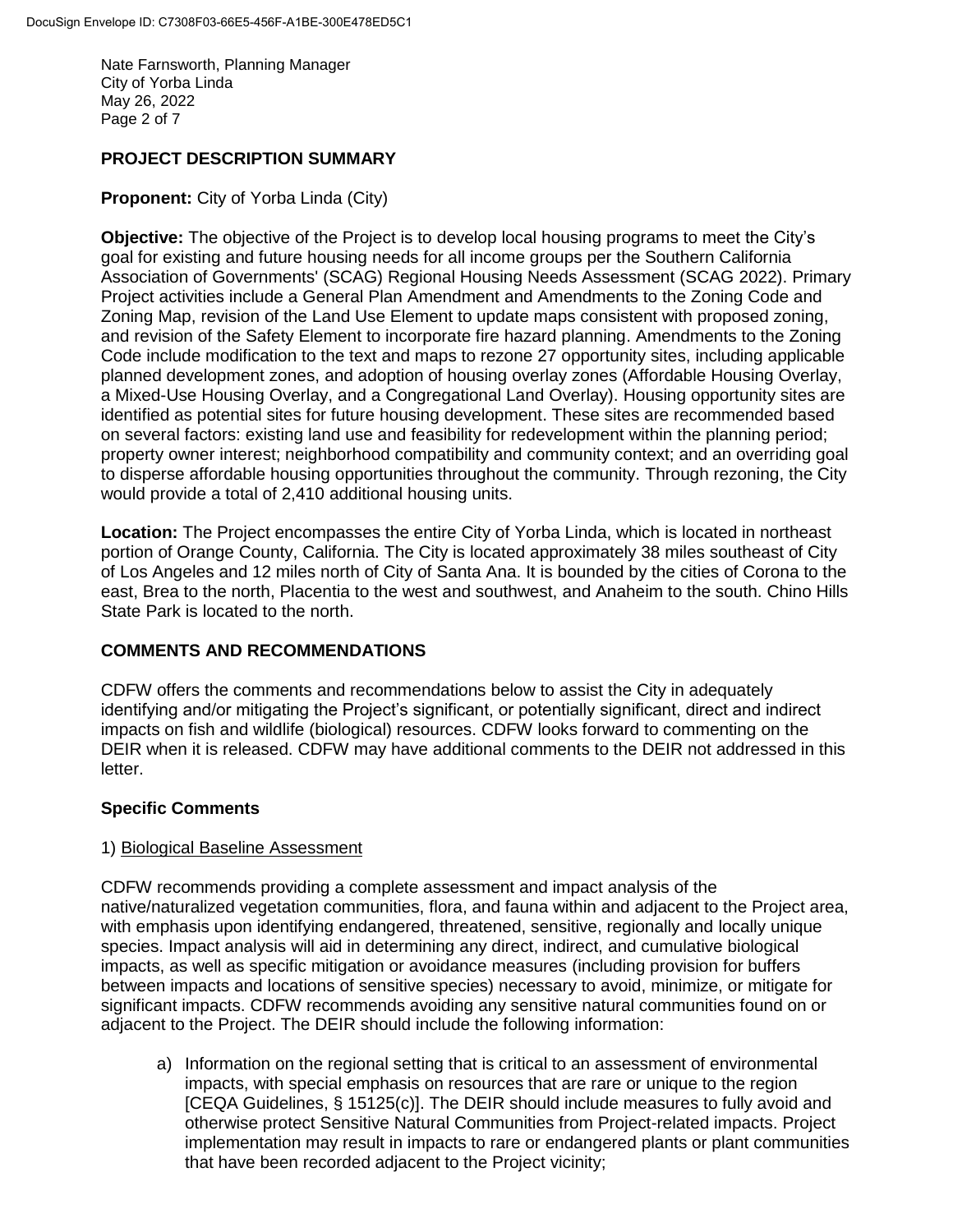Nate Farnsworth, Planning Manager City of Yorba Linda May 26, 2022 Page 3 of 7

- b) A complete floristic assessment within and adjacent to the Project area, with particular emphasis upon identifying endangered, threatened, sensitive, and locally unique species and sensitive habitats. This should include a thorough, recent, floristicbased assessment of special status plants and natural communities;
- c) A complete, recent, assessment of the biological resources associated with each habitat type onsite and within adjacent areas that could also be affected by the Project. CDFW's California Natural Diversity Database (CNDDB) in Sacramento should be contacted to obtain current information on any previously reported sensitive species and habitat. CDFW recommends that CNDDB Field Survey Forms be completed and submitted to CNDDB to document survey results. Online forms can be obtained and submitted at [https://wildlife.ca.gov/Data/CNDDB/Submitting-Data;](https://wildlife.ca.gov/Data/CNDDB/Submitting-Data) and,
- d) A recent, wildlife and rare plant survey. CDFW generally considers biological field assessments for wildlife to be valid for a one-year period, and assessments for rare plants may be considered valid for a period of up to three years as long as there was not a prevailing drought during the time of the botanical survey. Some aspects of the proposed Project may warrant periodic updated surveys for certain sensitive taxa, particularly if build out could occur over a protracted time frame, or in phases.

#### 2) Analyses of the Potential Project-Related Biological Direct, Indirect, and Cumulative Impacts

Due to the aim of providing maximum capacity for the City's housing needs, rezoning will occur and thus have the potential to impact biological resources. Project activities may cause direct impacts if parcels are rezoned from open space to residential, resulting in direct take of habitat and the species therein. Project activities may also have indirect impacts resulting from increased noise, lighting, traffic, and human activity adjacent to open space or sensitive areas. Specific mitigation or avoidance measures may be necessary to offset such impacts. CDFW recommends providing a thorough discussion of direct, indirect, and cumulative impacts expected to adversely affect biological resources, with specific measures to offset such impacts. The following should be addressed in the DEIR:

- a) A discussion of potential adverse impacts from lighting, noise, human activity, exotic species, and drainage should also be included. The latter subject should address Projectrelated changes on drainage patterns on and downstream of the Project site; the volume, velocity, and frequency of existing and post-Project surface flows; polluted runoff; soil erosion and/or sedimentation in streams and water bodies; and post-Project fate of runoff from the Project site. The discussions should also address the proximity of the extraction activities to the water table, whether dewatering would be necessary, and the potential resulting impacts on the habitat, if any, supported by the groundwater. Mitigation measures proposed to alleviate such impacts should be included;
- b) Discussions regarding indirect Project impacts on biological resources, including resources in nearby public lands, open space, adjacent natural habitats, riparian ecosystems, and any designated and/or proposed or existing reserve lands (e.g*.*, preserve lands associated with a NCCP). Impacts on, and maintenance of, wildlife corridor/movement areas, including access to undisturbed habitats in adjacent areas, should be fully evaluated in the DEIR. Specifically potential impacts to biological resources located in Chino Hills State Park should be discussed;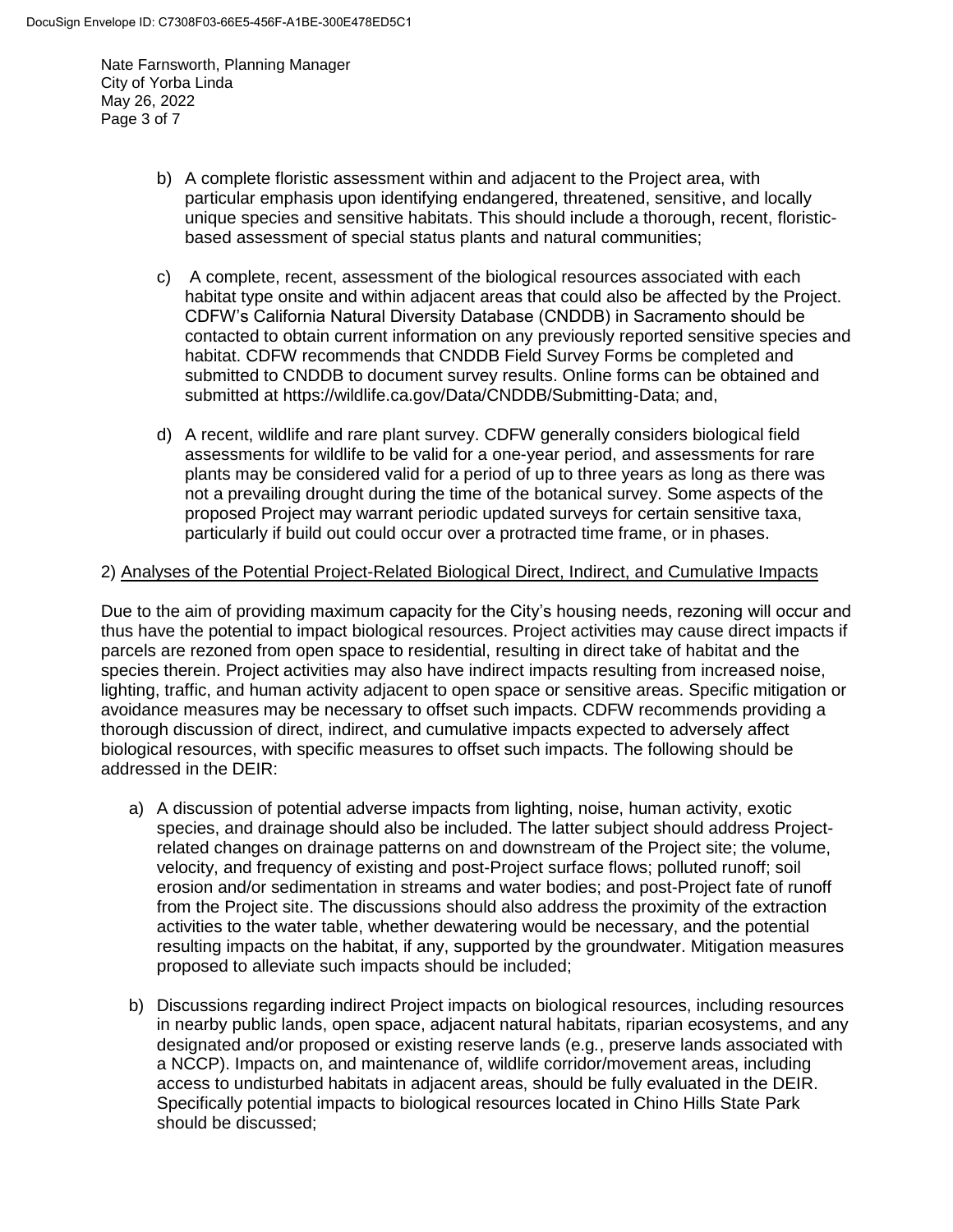Nate Farnsworth, Planning Manager City of Yorba Linda May 26, 2022 Page 4 of 7

- c) The zoning of areas for development projects or other uses that are nearby or adjacent to natural areas may inadvertently contribute to wildlife-human interactions. A discussion of possible conflicts and mitigation measures to reduce these conflicts should be included in the environmental document;
- d) An analysis of impacts from land use designations and zoning located nearby or adjacent to natural areas that may inadvertently contribute to wildlife-human interactions. A discussion of possible conflicts and mitigation measures to reduce these conflicts should be included in the DEIR; and,

e) A cumulative effects analysis should be developed as described under CEQA Guidelines, section 15130. General and specific plans, as well as past, present, and anticipated future projects, should be analyzed relative to their impacts on similar plant communities and wildlife habitats.

# 3) Impacts to Bird Species

The Project plans identify 27 opportunity sites including some areas zoned as open space and/or adjacent to open space with existing shrubs and trees. These open spaces include, but are not limited to: Chino Hills State Park, Vista Del Verde Park, and Black Gold Golfclub. Project activities occurring during the avian breeding season could result in the incidental loss of fertile eggs, or nestlings, or otherwise lead to nest abandonment in trees directly adjacent to the Project boundary. Some sites identified for the Project could also lead to the loss of foraging habitat for sensitive bird species. CNDDB indicates the occurrence of several special status species within the Project vicinity, specifically least Bell's vireo (vireo; *Vireo bellii pusillus;* CESA- and ESA-listed endangered) and coastal California gnatcatcher (gnatcatcher; *Polioptila californica californica*, ESA-listed threatened and California Species of Special Concern). CNDDB also indicates the occurrence of two additional bird species listed as a CDFW Species of Special Concern (SSC): yellow-breasted chat (*Icteria virens*) and coastal cactus wren (*Campylorhynchus brunneicapillus sandiegensis*). The following should be addressed in the DEIR:

- a) CDFW recommends that measures be taken to avoid Project impacts to nesting birds. Migratory nongame native bird species are protected by international treaty under the Federal Migratory Bird Treaty Act (MBTA) of 1918 (Code of Federal Regulations, Title 50, § 10.13). Sections 3503, 3503.5, and 3513 of the California Fish and Game Code prohibit take of all birds and their active nests including raptors and other migratory nongame birds (as listed under the Federal MBTA).Proposed Project activities including (but not limited to) staging and disturbances to native and nonnative vegetation, structures, and substrates should occur outside of the avian breeding season which generally runs from February 15 through August 31 (as early as January 1 for some raptors) to avoid take of birds or their eggs; and,
- b) If avoidance of the avian breeding season is not feasible, CDFW recommends surveys by a qualified biologist with experience in conducting breeding bird surveys to detect protected native birds occurring in suitable nesting habitat that is to be disturbed and (as access to adjacent areas allows) any other such habitat within 100-feet of the disturbance area (within 500-feet for raptors). Project personnel, including all contractors working onsite, should be instructed on the sensitivity of the area. Reductions in the nest buffer distance may be appropriate depending on the avian species involved, ambient levels of human activity, screening vegetation, or possibly other factors.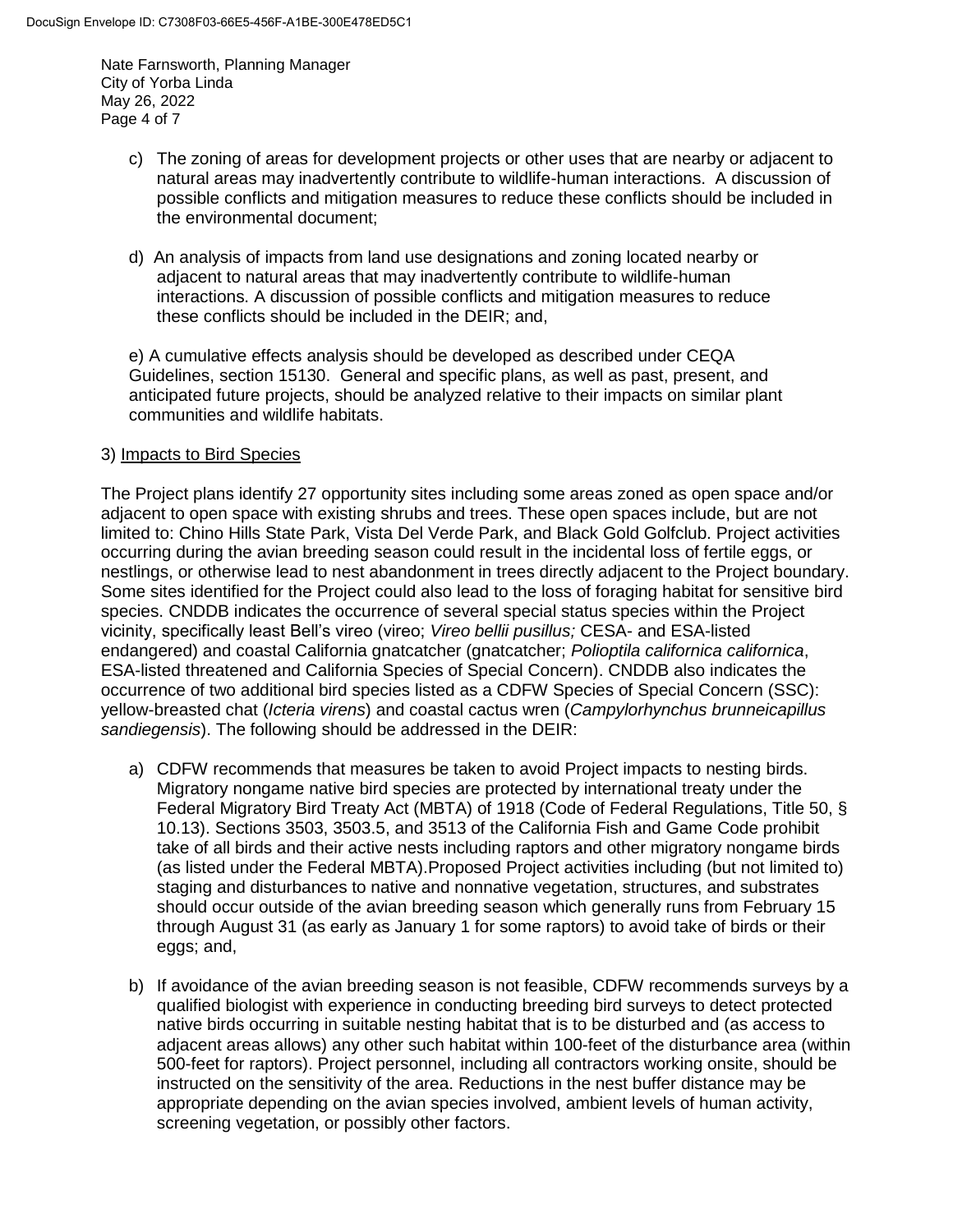Nate Farnsworth, Planning Manager City of Yorba Linda May 26, 2022 Page 5 of 7

#### 4) Fire Hazard Planning and Fuel Modification

The NOP discusses fire hazard planning, which implies that Project activities may include fuel modification within and around the Project boundaries. The DEIR should include information as to how the Project or adjacent land may be affected by fuel modification requirements. Fuel modification should not adversely impact resources in the adjacent areas or mitigation lands. A discussion of any fuel modification requirements for this Project should be included in the DEIR to allow CDFW to assess potential impacts to biological resources. CDFW recommends all fuel modification requirements be met on the Project, and not in mitigation lands or habitat adjacent to the Project. Habitat being subjected to fuel modification (e.g., thinning, trimming, removal of mulch layer) should be considered an impact to these vegetation communities and mitigated accordingly. CDFW also recommends any irrigation proposed in fuel modification zones drain back into the development and away from natural habitat areas because perennial sources of water may have negative impacts such as the introduction of invasive Argentine ants.

## **General Comments**

#### 5) Project Description and Alternatives

To enable CDFW to adequately review and comment on the proposed Project from the standpoint of the protection of plants, fish, and wildlife, CDFW recommends the following information be included in the DEIR:

- a) A complete discussion of the purpose and need for, and description of, the proposed Project, including all staging areas and access routes to the construction and staging areas (if applicable); and,
- b) A range of feasible alternatives to Project component location and design features to ensure that alternatives to the proposed Project are fully considered and evaluated. The alternatives should avoid or otherwise minimize direct and indirect impacts to sensitive biological resources and wildlife movement areas.

#### 6) Compensatory Mitigation

The DEIR should include mitigation measures for adverse Project-related impacts to sensitive plants, animals, and habitats. Mitigation measures should emphasize avoidance and reduction of Project impacts. For unavoidable impacts, onsite habitat restoration or enhancement should be discussed in detail. If onsite mitigation is not feasible or would not be biologically viable and therefore would not adequately mitigate the loss of biological functions and values, offsite mitigation through habitat creation and/or acquisition and preservation in perpetuity should be addressed. Areas proposed as mitigation lands should be protected in perpetuity. Under Government Code section 65967, the Lead Agency must exercise due diligence in reviewing the qualifications of a governmental entity, special district, or non-profit organization to effectively manage and steward land, water, or natural resources on mitigation lands that it approves.

## 7) Wetland Permitting Obligations

CDFW has regulatory authority over activities in streams and/or lakes that will divert or obstruct the natural flow, or change the bed, channel, or bank (which may include associated riparian resources) of any river, stream, or lake or use material from a river, stream, or lake. For any such activities, the project applicant (or "entity") must provide written notification CDFW pursuant to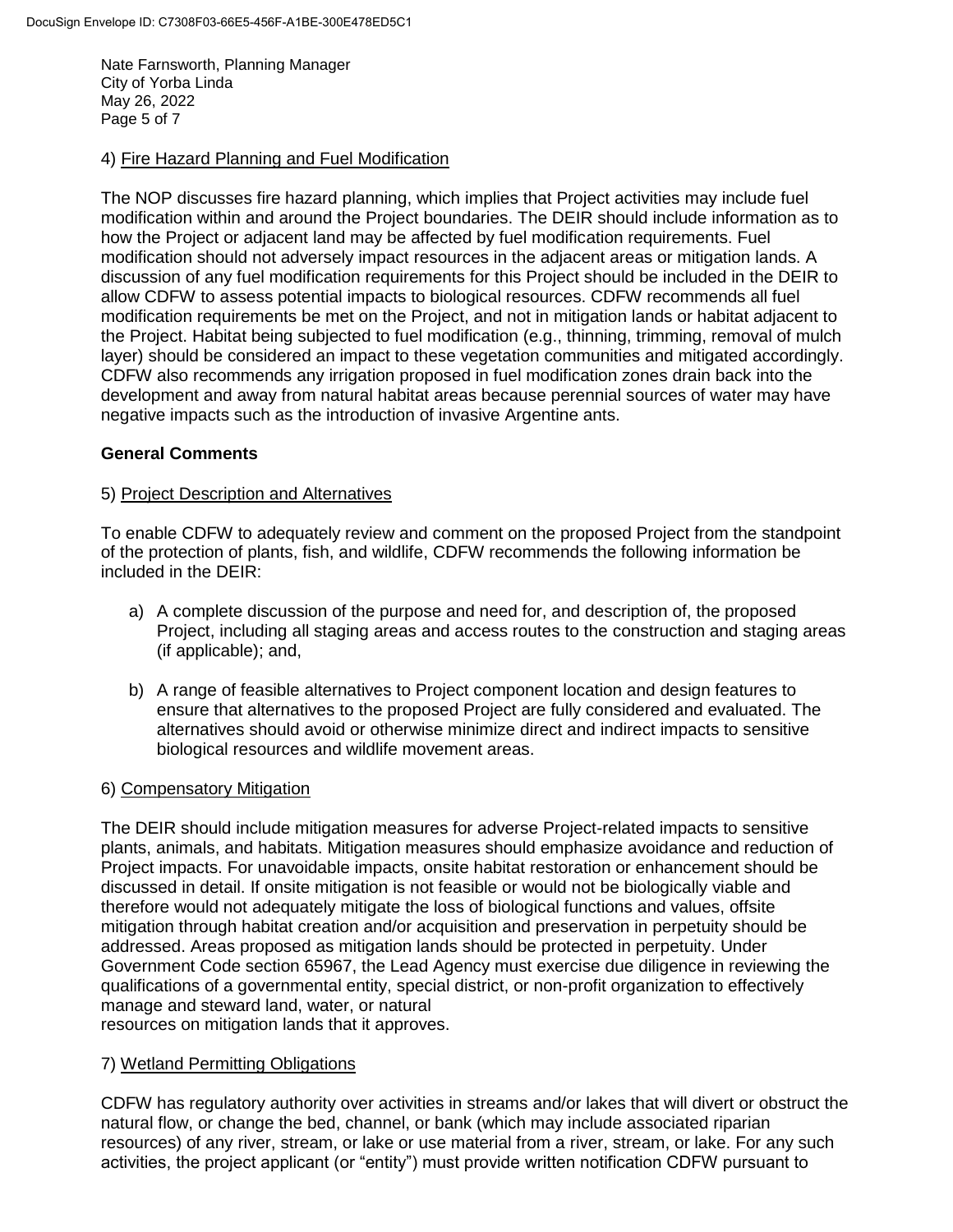Nate Farnsworth, Planning Manager City of Yorba Linda May 26, 2022 Page 6 of 7

section 1600 *et seq*. of the Fish and Game Code. Based on this notification and other information, CDFW determines whether a Lake and Streambed Alteration Agreement (LSAA) with the applicant is required prior to conducting the proposed activities. CDFW's issuance of a LSAA for a project that is subject to CEQA will require CEQA compliance actions by CDFW as a Responsible Agency.

Figure 3 of the NOP identifies opportunity sites adjacent to the Santa Ana River. The DEIR should include an analysis of the project's direct, indirect, and cumulative impacts on hydrologic features, including a discussion of impacts as they pertain to Fish and Game Code section 1600 *et seq*. If impacts to the bed, bank, or channel of a stream may occur, we encourage the City to consult further with CDFW regarding the possible submittal of a LSA Notification package. A Notification package for a LSA may be obtained by accessing CDFW's web site at [http://www.wildlife.ca.gov/Conservation/LSA.](http://www.wildlife.ca.gov/Conservation/LSA)

# 8) Landscaping

Habitat loss and invasive plants are a leading cause of native biodiversity loss. CDFW recommends that the DEIR stipulate that no invasive plant material shall be used. Furthermore, we recommend using native, locally appropriate plant species for landscaping on the Project site. A list of invasive/exotic plants that should be avoided as well as suggestions for suitable landscape plants can be found at [https://www.cal](https://www.cal-ipc.org/solutions/prevention/landscaping/)[ipc.org/solutions/prevention/landscaping/.](https://www.cal-ipc.org/solutions/prevention/landscaping/)

# **ENVIRONMENTAL DATA**

CEQA requires that information developed in environmental impact reports and negative declarations be incorporated into a database which may be used to make subsequent or supplemental environmental determinations. (Pub. Resources Code, § 21003, subd. (e).) Accordingly, please report any special status species and natural communities detected during Project surveys to the California Natural Diversity Database (CNDDB). The CNNDB field survey form can be filled out and submitted online at the following link: [https://wildlife.ca.gov/Data/CNDDB/Submitting-Data.](https://wildlife.ca.gov/Data/CNDDB/Submitting-Data) The types of information reported to CNDDB can be found at the following link: [https://www.wildlife.ca.gov/Data/CNDDB/Plants-and-Animals.](https://www.wildlife.ca.gov/Data/CNDDB/Plants-and-Animals)

## **ENVIRONMENTAL DOCUMENT FILING FEES**

The Project, as proposed, would have an impact on fish and/or wildlife, and assessment of environmental document filing fees is necessary. Fees are payable upon filing of the Notice of Determination by the Lead Agency and serve to help defray the cost of environmental review by CDFW. Payment of the environmental document filing fee is required in order for the underlying Project approval to be operative, vested, and final. (Cal. Code Regs, tit. 14, § 753.5; Fish & G. Code, § 711.4; Pub. Resources Code, § 21089.

## **CONCLUSION**

CDFW appreciates the opportunity to comment on the NOP to assist the City in identifying and mitigating Project impacts on biological resources. Questions regarding this letter or further coordination should be directed to Alex Troeller, Environmental Scientist, at [Alexandra.Troeller@wildlife.ca.gov.](mailto:Alexandra.Troeller@wildlife.ca.gov)